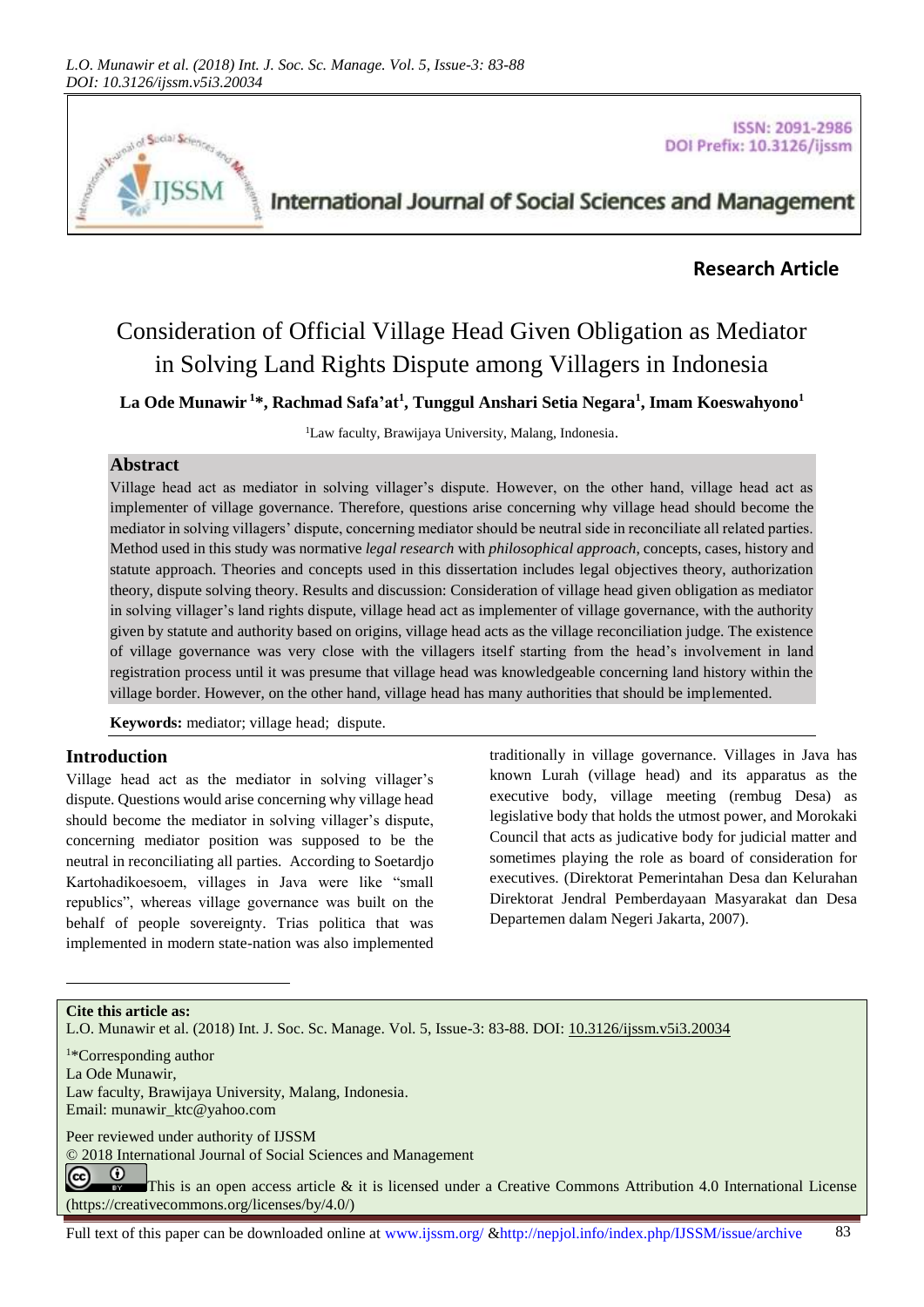However, things that currently occurs in government of Office Village only includes two institution, executive body run by village head and legislative body run by Village Consultative Body and also village head act as mediator which then raise the questions whether village head was an expert in mediating and whether village head can be a fair arbiter. Principles written in village regulation that village government organization was based on "professionality" principle was the principle which prioritize expertise under ethic code and statute provisions. Based on this principle, implementer should be in accordance with its expertise, which raise the question whether village head was an expert in mediation matter. Implementer meant in this passage would means village apparatus, village head and village consultative body, and therefore village government implementer should be principle-driven in carrying out his task according to his expertise.

Villager's disputes occurs most of the time, and thus this study would limit the dispute type with the focus on issue regarding land rights. During land registration, sometimes there was dispute among villagers concerning who has the rights to registrate the land. Land act as the location or place for human to work for a living. From philosophical perspective, land has the fundamental relationship with human. In religious terms, "Inna lillahi wa inna ilaihi rajiun" means that human came from Allah and return to Allah, by means, was another religious term of from land will return to land. Human creation process also started from the land (soil/ground) which means that relationship between human or the people with land was eternal in nature.(Julius Sembiring, 2011)

The land was considered as valuable asset for the people. Therefore, land administration should be implemented in the smallest governance unit of village office or subdistrict office and recorded in village's book. (Waskito, 2014). This statement means that village's governance was involved in the process of land registration, by recording it into the book, village head also involved in reconciliation of proprietary dispute.

#### *Problematic Definition*

Based on this background, problematic definition of this study was why village head was given obligation as mediator in solving land rights dispute among villagers.

#### *Objectives*

Objectives of this study was to describe, to analyze and to discover about argumentation concerning obligation/duty of village head as mediator in solving land rights dispute among villagers.

# **Method**

This research was using normative legal research method with several approaches such as historical approach, concept approach, statute approach and philosophical approach. Analysis toward legal material was conducted in prescriptive manner, by using deductive-inductive reasoning toward vague norms by using legal interpretation.

# **Results and Discussion**

Philosophical aspect*,* philosophical consideration concerning why village always become an interesting topic to dicuss were because village is the seed of Indonesia and also that village existed first. Therefore, village should be used as the basic and parts of later administration. Village with older public administration, should become the key point in implementation of government, development and society affairs (Direktorat Pemerintahan Desa dan Kelurahan Direktorat Jendral Pemberdayaan Masyarakat dan Desa Departemen dalam Negeri Jakarta, 2007). According to Koento Wibisono Siswomihardjo, knowledge philosophy should be directed toward components that acts as pillars for knowledge existence, which are ontology, epistemology and axiology (Siswomihardjo *et al.,* 2012).

Ontology aspect, knowledge ontology covers the essence of knowledge, the essence of truth and reality, truth and reality mention here concerning the truth in solving disputes among villagers through village head. Village head is the implementor of village government's administration for villagers affairs, also village head acts as mediator to solve dispute among villagers. Epistemology, epistemologically, solving dispute among villagers was by using institution within the village itself, either those old institution or new institution to peacefully solve any dispute among villagers. Axiology aspect, questioning whether the duty of village head as mediator has already in accordance with legal objective given that village head has two roles, as implementor of village government and as mediator.

As the miniature of Indonesia, village has become the closest political arena for relationship between the people and those in power (village apparatus) whereas village apparatus was also part of the state bureaucracy who has state duty, by running bureaucray in village level, implementing development programmes, delivering administrative service toward the people (Direktorat Pemerintahan Desa dan Kelurahan Direktorat Jendral Pemberdayaan Masyarakat dan Desa Departemen dalam Negeri Jakarta, 2007).

A village head was not allowed to be in charge of other position, so that he could direct and give all his effort for the course of village government, to improve prosperity of villagers. Village head did not only act as a head, but also a leader. He should know and lead to obtain success in his tasks (Surianingrat, 1985). Up to date, mechanism of solving dispute through mediation still lives among the people, and it can be said as tradition in solving disputes, which generally mediated by village head, small village head or even religious figures (Bintoro, 2016). Consideration of village head with obligation to act as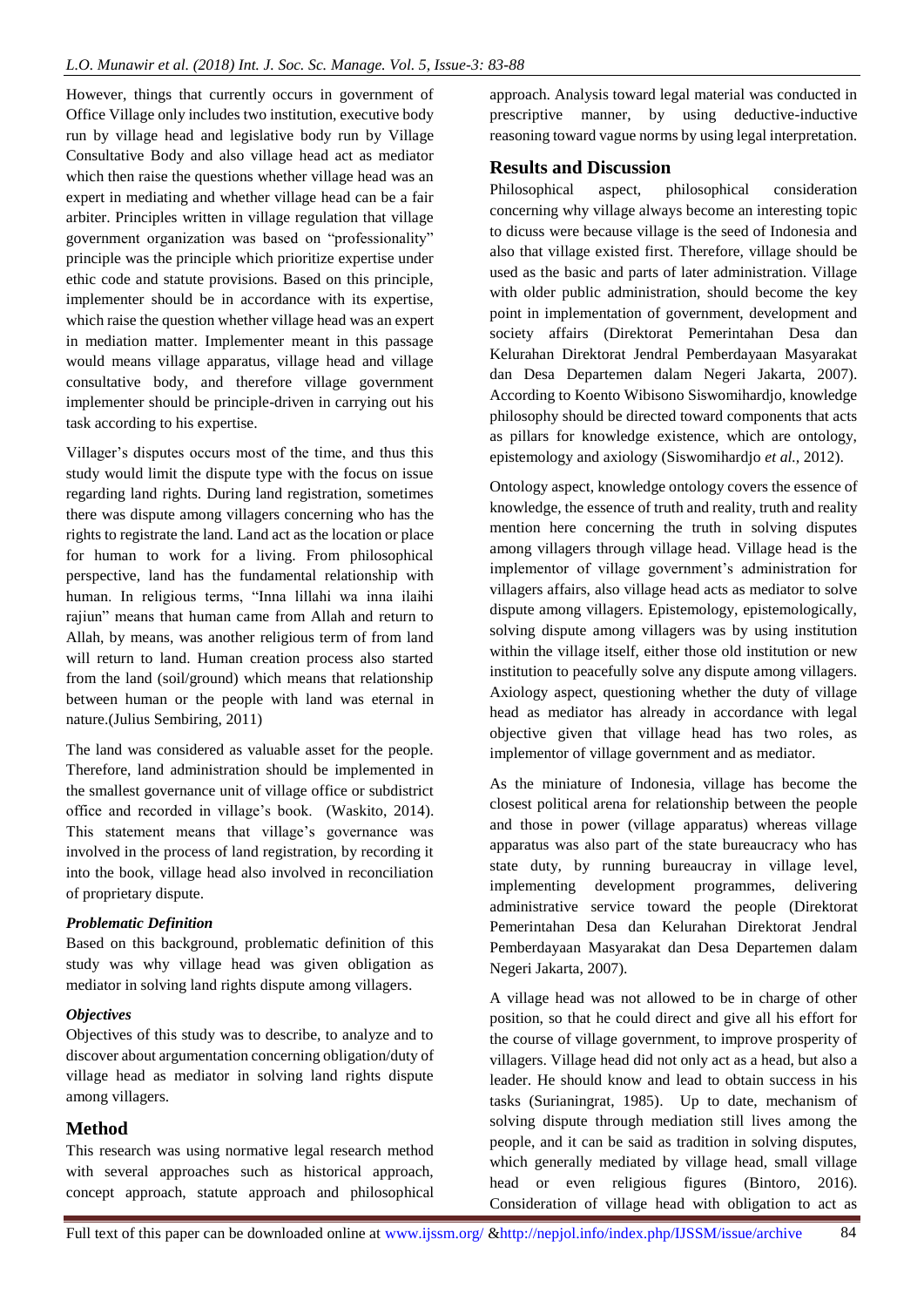mediator in solving land rights dispute was in line with literature source, statute and author 's observation as follows:

#### *Village Head as Village Government Implementer*

Village government is the implementer for government affairs and local people interest in the governmental system of Unitary State of the Republic of Indonesia (Additional recommendation was article 1 clause (3) Statute No 6 of 2014). The one who implement village government affairs in line with village regulation was village head or as called with other title. Village Head is one of the implementer of village government. Village head is the first person that carry the heavy duty and obligation, because he is the implementer and held accountable for every government, development, and societal affairs, including accompaniment, peaceful and order ( Syafrudin, & Na,a, 2010). Also, village head as the implementer of village government carry authority in his rights and obligation of duty.

Village head is the formal leader because he was officially appointed from the central government. Implementation of village government would be more success if its implementation was no only based on regulations, but also supported by personal relationship, mental relationship and leadership (Sumeru, 2016). A leader has the ability to disperse his influence over others so that they would voluntarily follow the leader under conscious mind and without force. The art and knowledge of leadership should be learnt and mastered by village head and implemented thereafter. Therefore, village head become an informal leader ( Sumeru, 2016).

Political democracy was represented by village head's leadership that carry legitimation and deep rooted, an accountable and responsive village government, transparant village implementation, political control of BPD toward village government, inclusion and deliberation through village meeting, people participation, and active citizenship (Muqowan, 2017). Village statutes, at least contain about 22 articles concerning village head, stating various aspects of it such as: (i) the duty, rights and authority of village head; (ii) accountability of village head; (iii) prohibition for village head, (iv) village head election, and (v) work elimination of village head (Yasin, 2015). Village head is the main organ of village government who carry the duty, rights and authority as mentioned in Article 26 subsection (1), subsection (2) and subsection (3).

The concept of village government was the closest government to the people at the lowest level (lowest level in public institutional system of Republic of Indonesia). Therefore, even the smallest village government would still carry its strategic role and position in public service and people's empowerment. To be able to empower the people and implementing service function, village should be

empowered and empowering in any sectors (Fadli, 2011). Empowering in this matter would related with all sectors including eliminating villager's dispute and thus the role of village government as the lowest and the closest government to the people was highly needed. Village is governmental organization that directly related to social, cultural and economic life of the people. The term "under" was having similar meaning with the term "front" and "close". The term "front" means that village has direct relationship with the people, either in governance, public service, development, empowerment and societal matter. Most Indonesian people would always refers to village government when they look for public service and solving various social matter. Therefore, village government and apparatus, which were different than regional government and apparatus, should be prepared to serve the people for 24 hours without rest, absent or day off. While the term "close" means that administrative and geographically speaking, village government and the people would be able to closely related to one another. In social meaning, "close" means that the village was becoming one with the routine social cultural life of the local community (Eko, 2015).

Village head is the single ruler in village government. Together with its apparatus, he is the village guardian. Village head is the household implementer in village level, and he also the implementer of government affairs. But still, in completing his task, he still had his own limitation, and cannot follow his own personal interest (Eko, 2015). Although village head act as single ruler in village government with its own limitation, if one matter did not part of his expertise than he did not have the competence to implement it, such as in solving villager's dispute concerning matter beyond his expertise. Village head as the representative of village government should pay attention concerning the implemented land strategy which covers mastery, proprietary, land use and land utilization, that relevant or in line with Four Principles of Land Management suggested by National Land Affairs Agency Republic of Indonesia since 2004, that are: **First**, contributing in improving people welfare and realizing new sources of people's welfare. **Second**, contributing in improving fairer collective life order in its relation with land utilization, use, governance and proprietary. **Third**, contributing in assuring the sustainability of societal and nationalistic system of Indonesia, by giving most access to the future generation regarding economic sources of the people particularly the land. **Fourth**, contributing in creating harmonious collective life order by addressing various land dispute in all parts of the nation, and implementing management system which no longer create disputes and conflicts in the future ( Nugroho, 2016).

Previously, a village head did not allowed to be in charge of other position, so that he could direct and give all his effort for the course of village government, to improve prosperity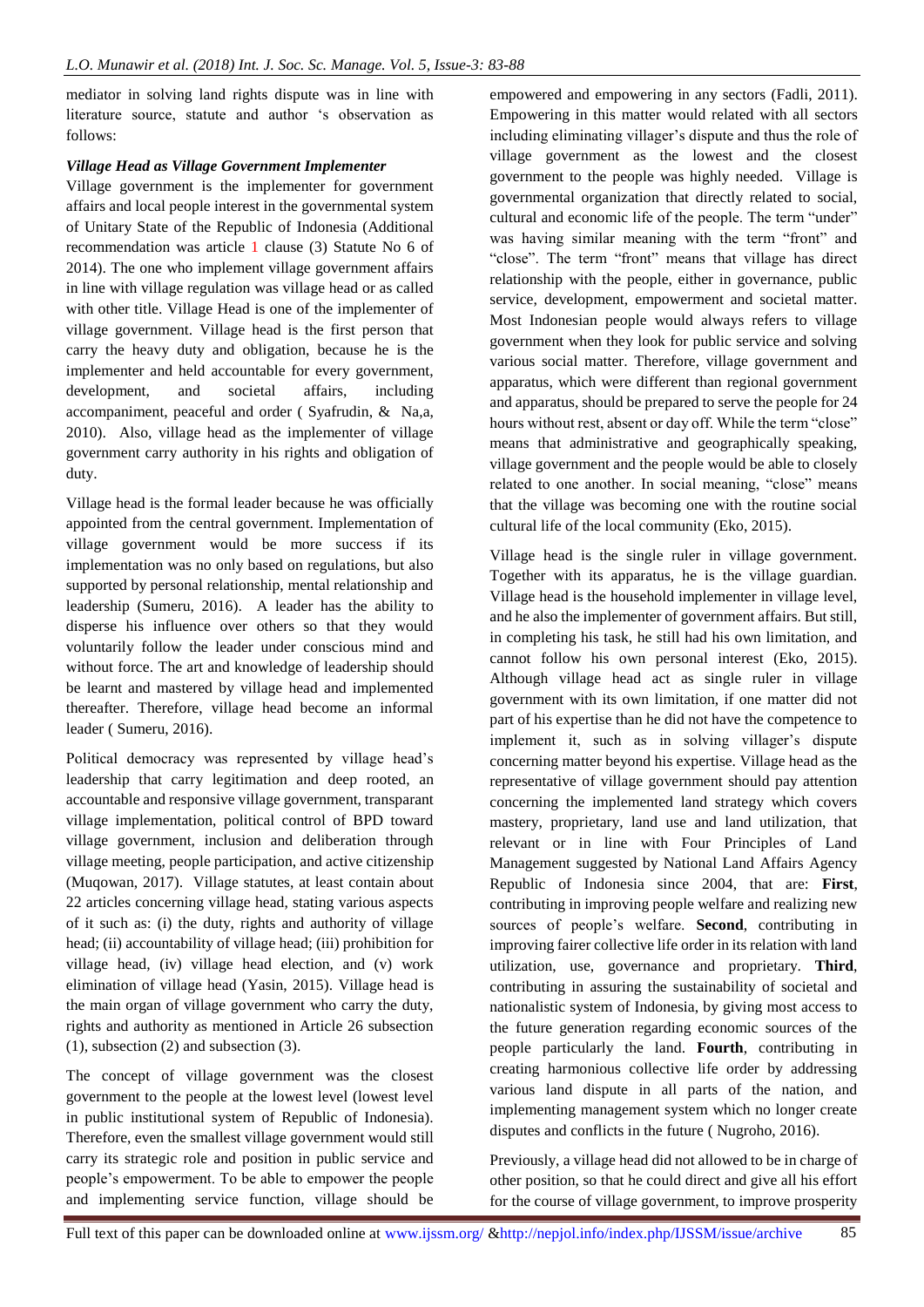of villagers. Village head did not only act as a head, but also a leader. Therefore, he should know and learn about leadership. So that he could obtain success in completing his tasks (Surianingrat, 1985).

### *Village Authority Based on Origins Rights and Localscaled Authority*

Authority is the important element act as the rights own by a village to run its own household. From this understanding, it was clear that in discussing about authority did not only pay attention toward power obsessed by the ruler but also should pay attention toward the subjects who implement and who receive power (Silahuddin, 2015). Authority is the basic of implementation concerning post's task, whereas implementation of post's task can be discovered from activity or acts, either intern or extern, public law act or private law act (Sudarsono, 2013). Village Authority: Article 1 subsection 12 Domestic Affairs Minister Regulation Number 44 of 2016, authority own by villages would includes authority based on origins rights, villagescale local authority, authority appointed by the government, provincial government or regency/municipal government and other authority appointed by government, provincial government or regency/municipal government in accordance with statute provisions.

Combination between recognition and subsidiarity principles in village statue has result different village definition compare to the previous definition. Village was defined as unity of legal community with teritorial border and authorized to regulate its own governmental affairs and local people interest based on people initiative, origin rights and or acknowledged traditional rights in the governmental system of Unitary State of Republic of Indonesia. Village statute has placed the village as the mixed organization between people ( Ra'is, 2017). Village authority was based on recognition and subsidiarity principles, not based on decentralization principle. Village authority did not follow the distribution scheme or transfer of some authority portion from regency/municipal government but more tend to recognition and subsidiarity schemes on behalf of local community, directly regulated in village statute. Based on these schemes, there were two main type of village authority:

"(a) origin authority was acknowledged by the nation: managing asset (natural resources, community land, cash land Desa) in village jurisdiction, forming village governmental structure by accomodating original structure, *solving dispute in customary way* and preserving the local custom and culture, (b) attributive authority was used to arrange and regulate local people's interest (village): development planning and village planology, forming structure and village's government organization, held village head election, forming village representative agency, managing village budget, forming social institution,

developing village owned corporation and others"(Direktorat Pemerintahan Desa dan Kelurahan Direktorat Jendral Pemberdayaan Masyarakat dan Desa Departemen dalam Negeri, 2007)."

Authority based on origin rights is the right of living inheritance and was village's or villager's initiative according to development of people's life ( illage Minister Regulation, Regional Development Backward, and Transmigration of the Republic of Indonesia No. 1 of 2015. Local authorities at the village level will include, article 1 clause 3 ). Village local authority concerning society matters would include: a) maintain area's safety, order and quiet life for the villagers, b) maintain tolerance among villagers, c) maintain peace, handling conflict and conduct mediation in the village, d) preserve and develop 'gotong royong' among villagers. ( illage Minister Regulation, Regional Development Backward, and Transmigration of the Republic of Indonesia No. 1 of 2015. Local authorities at the village level will include, article 13).

Village Head's Authority in Solving Land Rights Dispute among Villagers

People thinks that village head is people's father who lead the lifestyle within community. Therefore, in this kind of life, village head has the obligation to maintain legal life within the community and assure that this legal provision was implemented as proper as possible (Munir, 1996). Kleintjes suggested that: The village has been given authority to manage their household according to its will, either in law enforcement and its management the village did not completely free in managing their household. The village was given autonomy by referring to regulation made by the governor general, regional head or autonomy government, appointed by ordinance (Surianingrat, 1985).

Authority by post, either Minister or Head of Institution, Governor and or Regent/Meyer would able to, at any time, give task toward village head, by delivering "task related document" toward village head, in order to aid its government implementation, public service, development and people empowerment. Task giver hold the authority and responsibility, while the village was in the position to managed and assist the task completion. Concerning the task, task-giver would send financial cost for the village ( Eko, 2015). This sort of task assignment was based on several considerations:

- 1) Government faced limited resources in implementing governmental tasks and development that reach all parts of community and households;
- 2) Village was closer, knowledgeable and able to reach the service for the people;
- 3) Task implementation in lower level was more efficient (low cost) and effective (target oriented)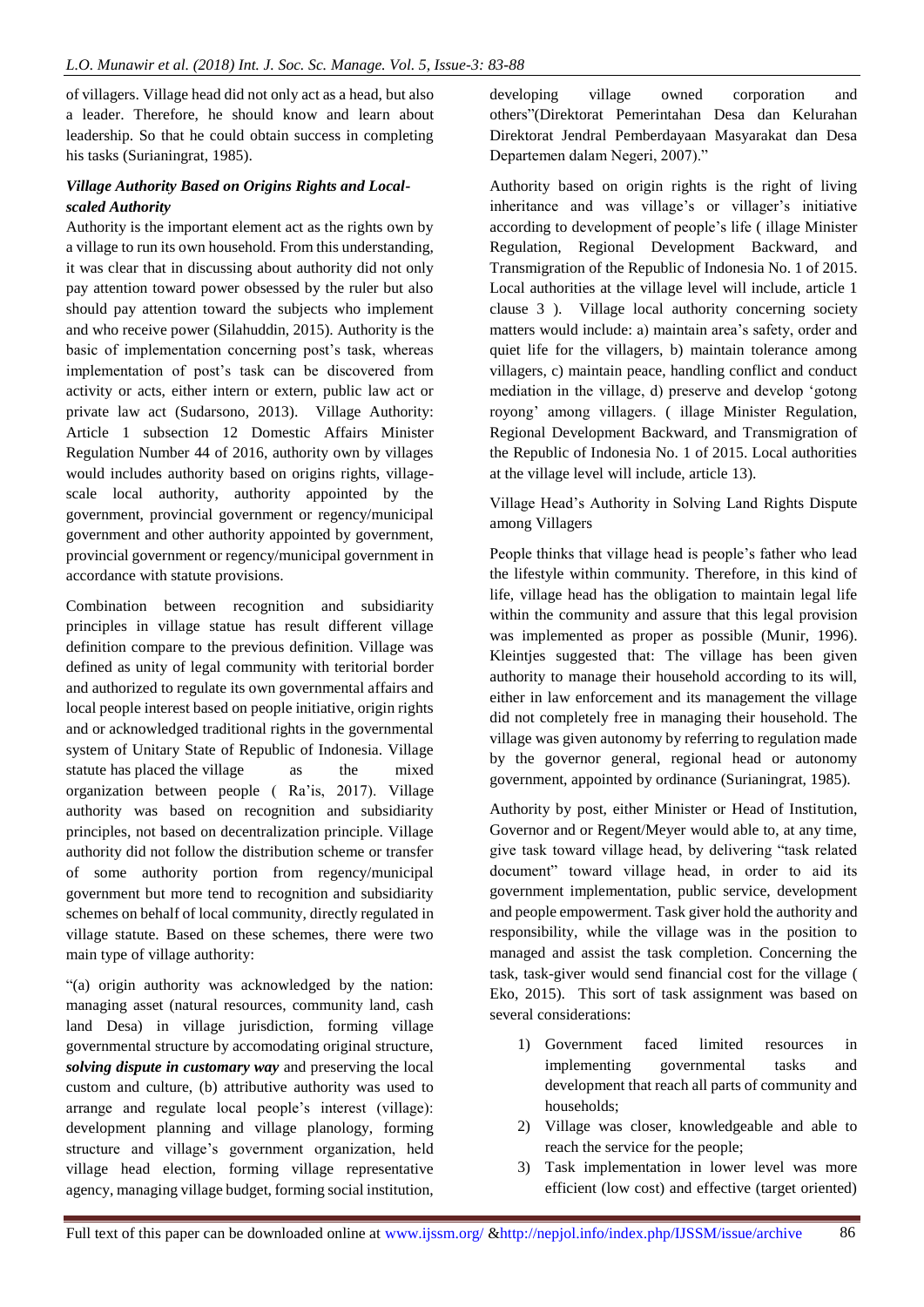if it was conducted by the village than central government apparatus. Type of assignment toward the village was quite vary such as issuance several type of official statement and introduction letter, official statement concerning land rights and many others.

Local Authority Initiative in Julubori village was the history of nation mandate for the villages. Village would conduct village court when Julubori village head conduct execution regarding land dispute. There were 41 (forty one) case of civil law and those can be solved in 3 (three) years, through mediation with village head of Julubori. This proverb can become one way to mediate the problem before it occurs "kalah jadi abu, menang jadi arang (loosing become ashes, winning become charcoal). One of the case was able to reach the court, but ended in peace reconciliation. It was dispute concerning land propriety rights and the accepted decision was to equally divided all 31 ha land for all parties involved and thus each party has identical portion of the land." (Eko, 2015).

Provision from Article 26 subsection 4 letter (k) suggested that village head has the obligation to solve villager's dispute. The reality showed that village head solve villager's dispute particularly those concerning civil law. Although land or agrarian law was also included within domestic administration law, village head was involved in the reconciliation process of land rights dispute, such as in case approach of Atambua Class I B district court verdict No. 2/PDT.G/2015/PN Atb and Supreme High Court decision No. 2265/K/Pdt/2014. Before being recorded as official, both decisions were confirmed in the village office through village's reconciliation judge taken be village head.

#### *Role of Village Head in Land Registration and Case Approach*

Reason why village head was being involved in land rights dispute among villagers was because village head has its role in land registration process: a). Reminding the people to instal land mark pole/stake, b) Present during measuring process, c) Reminding the people to maintain the safety of basic point technique (KDKN), d) Act as member of land assessor committee (committee A). Research result of Waskito with the title "Peran Kepala Desa/Lurah dalam Persertifikatan Tanah (Role of Village Head/Subdistrict Head in Land Certificate Process)" showed that village head still did not recognize his role in land registration, land measurement and land assessor committee (Waskito, 2014). Therefore, village head cannot be said reliable concerning land registration matter.

# **Conclusion**

Consideration of village head given obligation as mediator in solving land rights dispute among villagers, village head act as implementer in village government, and authority given by the statute and authority based on origin rights has

existed before. Village head as village reconciliation judge exists in village government as the institution that stand very close to the people and thus village head was considered to be suitable to solve villager's dispute. Village head was involved in land registration process so that he was assumed to be knowledgeable concerning land history within the village's border but he was also burdened with various authority to be implemented.

## **References**

- Bintoro RW (2016) Kajian Ontologis Lembaga Mediasi di Pengadilan. *Yuridika* **1**: 121 – 142.
- Direktorat Pemerintahan Desa dan Kelurahan Direktorat Jendral Pemberdayaan Masyarakat dan Desa Departemen dalam Negeri. (2007) Naskah Akademik Rancangan Undang-Undang tentang Desa. Jakarta.
- Eko S (2015) Regulasi Baru Desa Baru Ide dan Misi dan Semangat Uu Desa. Jakarta : Kementerian Desa, Pembangunan Daerah Tertinggal, Dan Transmigrasi Republik Indonesia.
- Fadli M, Hamidi J and Lutfi M (2011) Pembentukan Peraturan Desa Partisipatif Head To A Good Village Governance. Malang : UB Press.
- Munir M (1996) Pendayagunaan Pengadilan Negeri Sebagai Lembaga Untuk Menyelesaikan Sengketa Dalam Masyarakat (Studi pilihan hukum yang berkaitan dengan penyelesaian sengketa tanah di kabupaten Bangkalan Mudara, Surabaya). Disertasi Universitas Airlangga Program Pascasarjana.
- Muqowan A (2017) Kembali Ke Mandat Hasil Pengawasaan DPD RI atas Pelaksanaan UU nO 6 Tahun 2014 Tentang Desa. Jakarta : Komite I DPD RI.
- Nugroho A, Sutaryono and Subroto T (2016), Relasi Kuasa Dalam Strategi Pertanah Di Desa Prigelan. Yogyakarta : STPN Press.
- Peraturan Menteri Desa, Pembangunan Daerah Tertinggal, Dan Transmigrasi Republik Indonesia Nomor 1 Tahun 2015 Tentang Pedoman Kewenangan Berdasarkan Hak Asal Usul Dan Kewenangan Lokal Berskala Desa.
- Ra'Is DU (2017) Kebijakan Pemberdayaan Masyarakat Dalam Persfektif Asas Rekognisi Dan Subsidiaritas Undang- Undang desa Nomor 6 Tahun 2014. *Reformasi* **1**: 29-46.
- Sembiring J (2011) Tanah Dalam Perspektif Filsafat Ilmu Hukum, Mimbar Hukum **2**: 394-405.
- Silahuddin (2015) Kewenangan Desa dan Regulasi Desa. Jakarta : buku I.Kementrian Desa, Pembangunan